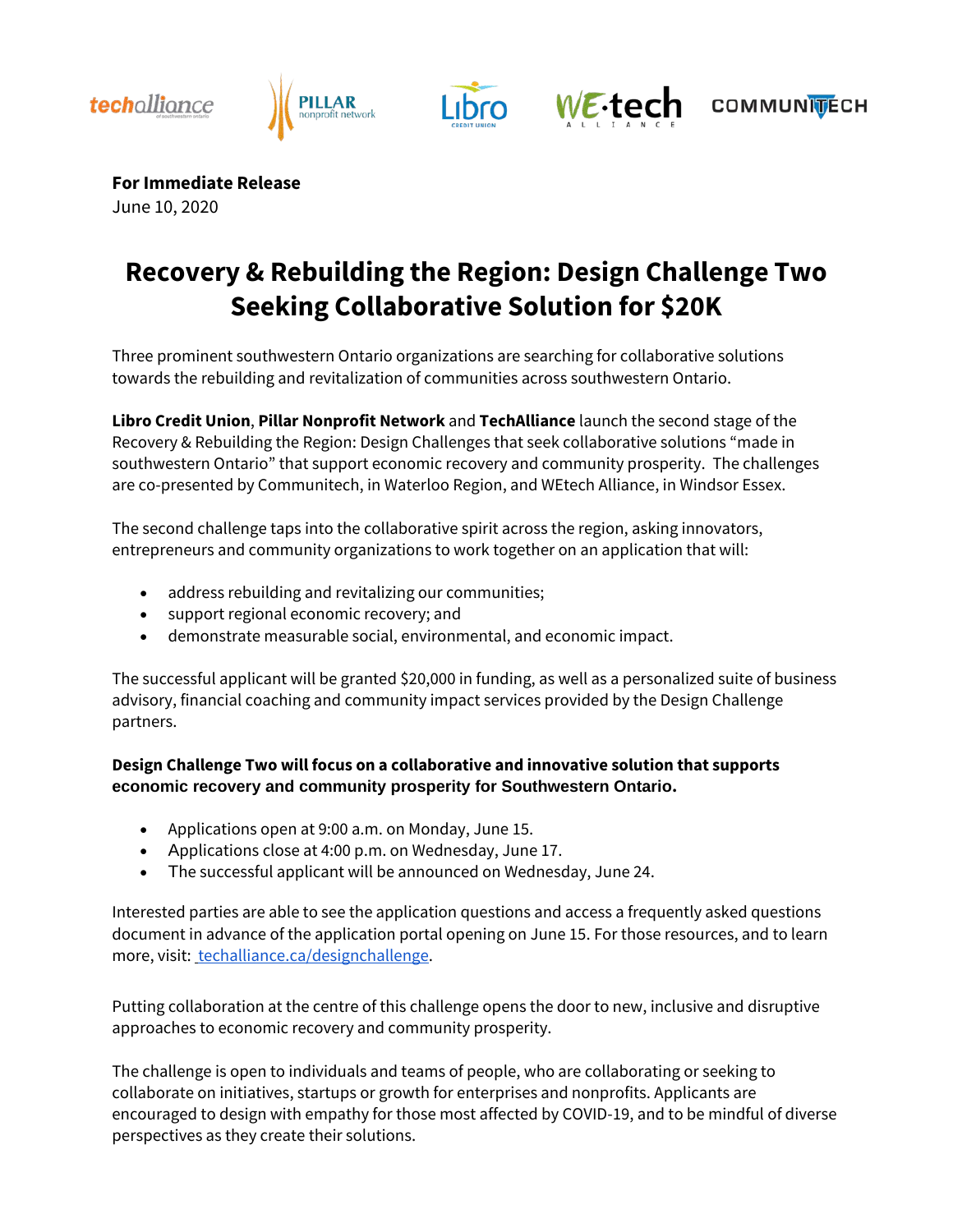### techalliance







## **COMMUNITECH**

The recipient of the first Recovery & Rebuilding the Region Design Challenge was London-based **Go [Fog It](https://www.gofogit.com/)**, founded by Diana House and Melissa McInerney. Go Fog It, which offers disinfectant fog[ging to](https://www.gofogit.com/)  make spaces safer, was selected for their innovative response to the immediate health and social issues related to COVID-19. The successful applicants receive \$20,000 seed funding and significant coaching and wraparound support offered by the project partners, announced in [a release](https://www.libro.ca/about/media-centre/recipient-announced-recovery-rebuilding-region-design-challenge-one) on May 6 2020.

### **Lori Atkinson, Regional Manager Advice and Service Delivery, Libro Credit Union** said:

"We were amazed to receive over 100 applications in our first challenge! We will welcome new applicants and those interested in re-applying. We were already wowed once and we're ready to be inspired again by the great minds and talent in our region who will work together to help southwestern Ontario move past immediate responses to Covid-19 and on the road to recovery."

#### **Michelle Baldwin, Executive Director, Pillar Nonprofit Network,** said:

"This moment requires us to look beyond ourselves, our organizations, our businesses and dream of what is possible together. Bringing diverse people and perspectives to a new product, service or solution will amplify its innovation, inclusiveness and impact. Collaboration is the way forward in this crisis."

### **Christina Fox, Chief Executive Officer, TechAlliance**, said:

"Despite disruption, southwestern Ontario innovators, entrepreneurs and industry have adapted with urgency to create extraordinary collaborative solutions under circumstances that once felt impossible. We're confident that passionate, thoughtful and forward-thinking innovators will respond to our call through the Design Challenge. TechAlliance is proud to be driving this initiative alongside our partners, to ignite collaboration between innovators and catalyze unique technology-enabled solutions their diverse perspectives can produce."

# # #

#### **We warmly welcome interview opportunities. For more information, please contact:**

#### **Libro Credit Union**

The largest credit union in southwestern Ontario and a registered B Corp, Libro Credit Union serves 106,790 Owners – the customers who all own a piece of the company, including 9,566 businesses. Libro has more than 700 employees, 36 locations and a wide range of digital services, all supporting Owners as a full-service financial institution.

In existence for more than 75 years, Libro is also run as a cooperative, in which the customers are the shareholders, electing the Board of Directors. All of Libro's profits stay in southwestern Ontario and everything Libro does is aligned with its social purpose of growing prosperity for everyone in the region.

**Liz Arkinstall, Corporate Social Responsibility Manager** 519-984-7599 liz.arkinstall@libro.ca